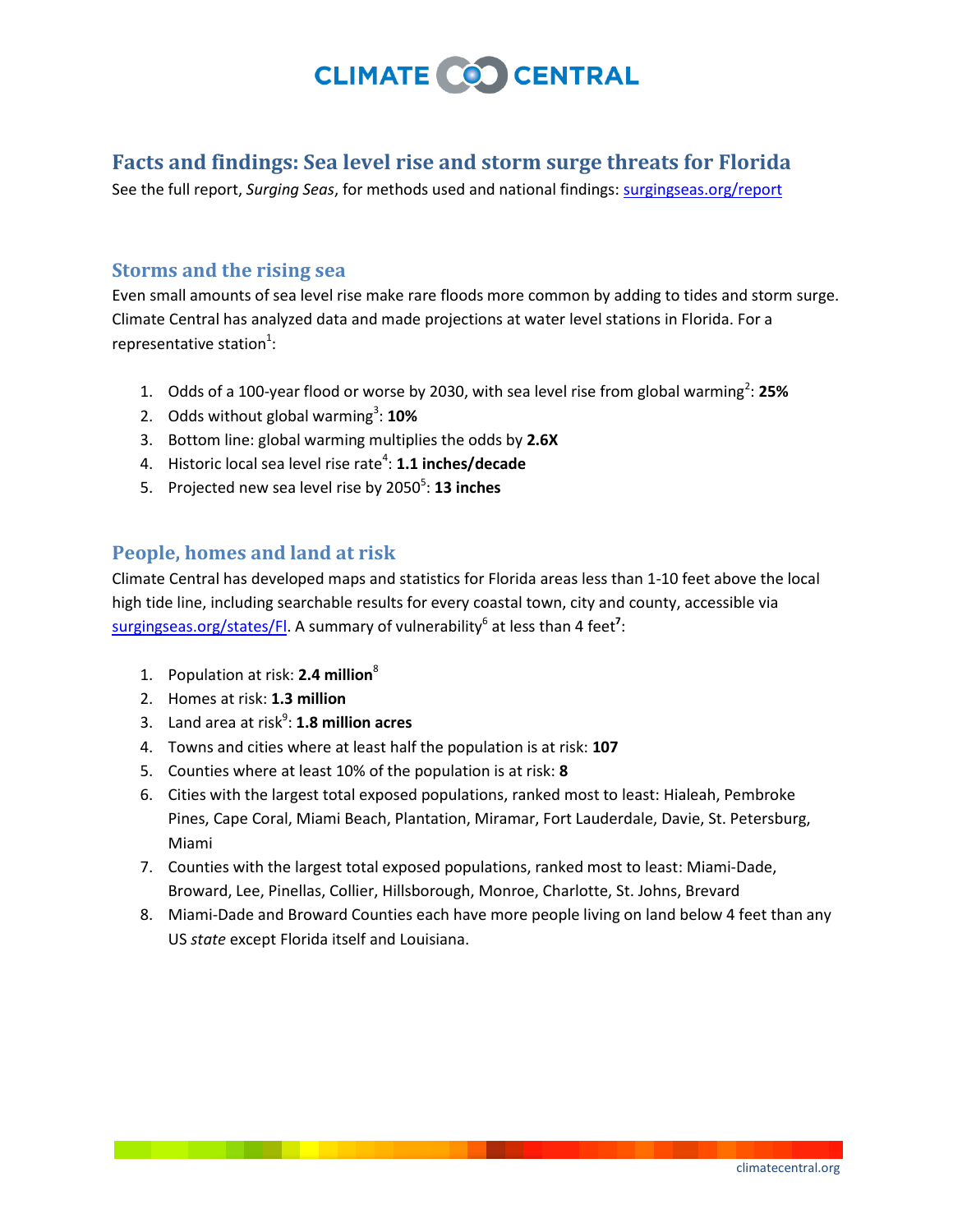# **CLIMATE COO CENTRAL**

## **Special considerations for Florida**

- 1. The porous limestone underlying much of Florida makes the state particularly vulnerable to sea level rise. So seawalls can't block seawater from infiltrating underground, and the ocean is already contaminating freshwater aquifers.
- 2. Development is more concentrated in the first few feet above high tide than it is at higher elevations. For almost all other coastal states, the reverse is true.
- 3. Southeast Florida uses canals to drain storm runoff into the ocean. A recent report finds just six more inches of sea rise would cripple almost half the area's flood control capacity.

### **Impacts already happening**

- 1. Saltwater contamination of freshwater aquifers
- 2. Flooding at extreme high tides
- 3. Diminishing effectiveness of Southeast Florida canal system for rainstorm runoff

### **Preparations already underway**

- 1. [Southeast Florida Regional Climate Change Compact](http://www.southeastfloridaclimatecompact.org/) and it[s Climate Action Plan](http://www.southeastfloridaclimatecompact.org/index_files/Page648.htm)
- 2. [Municipal adaptation to sea-level rise: City of Satellite Beach, Florida](http://spacecoastclimatechange.com/documents/100730_CSB_CRE_Final_Report.pdf)
- 3. [City of Punta Gorda Adaptation Plan](http://www.chnep.org/projects/climate/PuntaGordaAdaptationPlan.pdf)

## **Table: Sea level and high water projections throughout Florida**

Sea level rise projections take into account global and local effects, and vary by site due to differences in local effects, most importantly different rates of sinking or rising land. Scenarios without global warming remove only global effects, both historical and projected. Differences in storm surge patterns and sea level projections together lead to different flood level exceedance odds in different places.

|                                   | Reference                                    | <b>Odds of exceeding</b><br>reference flood<br>level by 2030 |                                           | <b>Measured historic</b><br>sea level rise <sup>4</sup> |                     | Projected<br>sea level rise<br>by $2050^5$ |              |
|-----------------------------------|----------------------------------------------|--------------------------------------------------------------|-------------------------------------------|---------------------------------------------------------|---------------------|--------------------------------------------|--------------|
| <b>Water level station</b>        | 100-year<br>flood level<br>$(\text{feet})^2$ | With<br>global<br>warming $2$                                | Without<br>global<br>warming <sup>3</sup> | <b>Inches</b><br>rise                                   | Period of<br>record | <b>Inches rise</b><br>2009-2050            | 90%<br>range |
| Fernandina Beach - Amelia River   | 3.3                                          | 55%                                                          | 1%                                        | 9                                                       | 1897-2006           | 12                                         | $5 - 22$     |
| Vaca Key - Florida Bay            | 3.0                                          | 25%                                                          | 10%                                       | 4                                                       | 1971-2006           | 13                                         | $6 - 23$     |
| Key West                          | 3.1                                          | 24%                                                          | 10%                                       | 8                                                       | 1913-2006           | 12                                         | $5 - 22$     |
| Naples - Gulf Of Mexico           | 3.9                                          | 25%                                                          | 7%                                        | 3                                                       | 1965-2006           | 11                                         | $4 - 22$     |
| St. Petersburg, Tampa Bay         | 6.5                                          | 20%                                                          | 14%                                       | 6                                                       | 1947-2006           | 12                                         | $5 - 23$     |
| Clearwater Beach - Gulf Of Mexico | 6.6                                          | 20%                                                          | 14%                                       | 3                                                       | 1973-2006           | 12                                         | $5 - 22$     |
| Apalachicola - Apalachicola River | 15.0                                         | 19%                                                          | 17%                                       | $\overline{2}$                                          | 1967-2006           | 10                                         | $3 - 20$     |
| Pensacola - Pensacola Bay         | 14.0                                         | 19%                                                          | 17%                                       | 7                                                       | 1923-2006           | 11                                         | $4 - 21$     |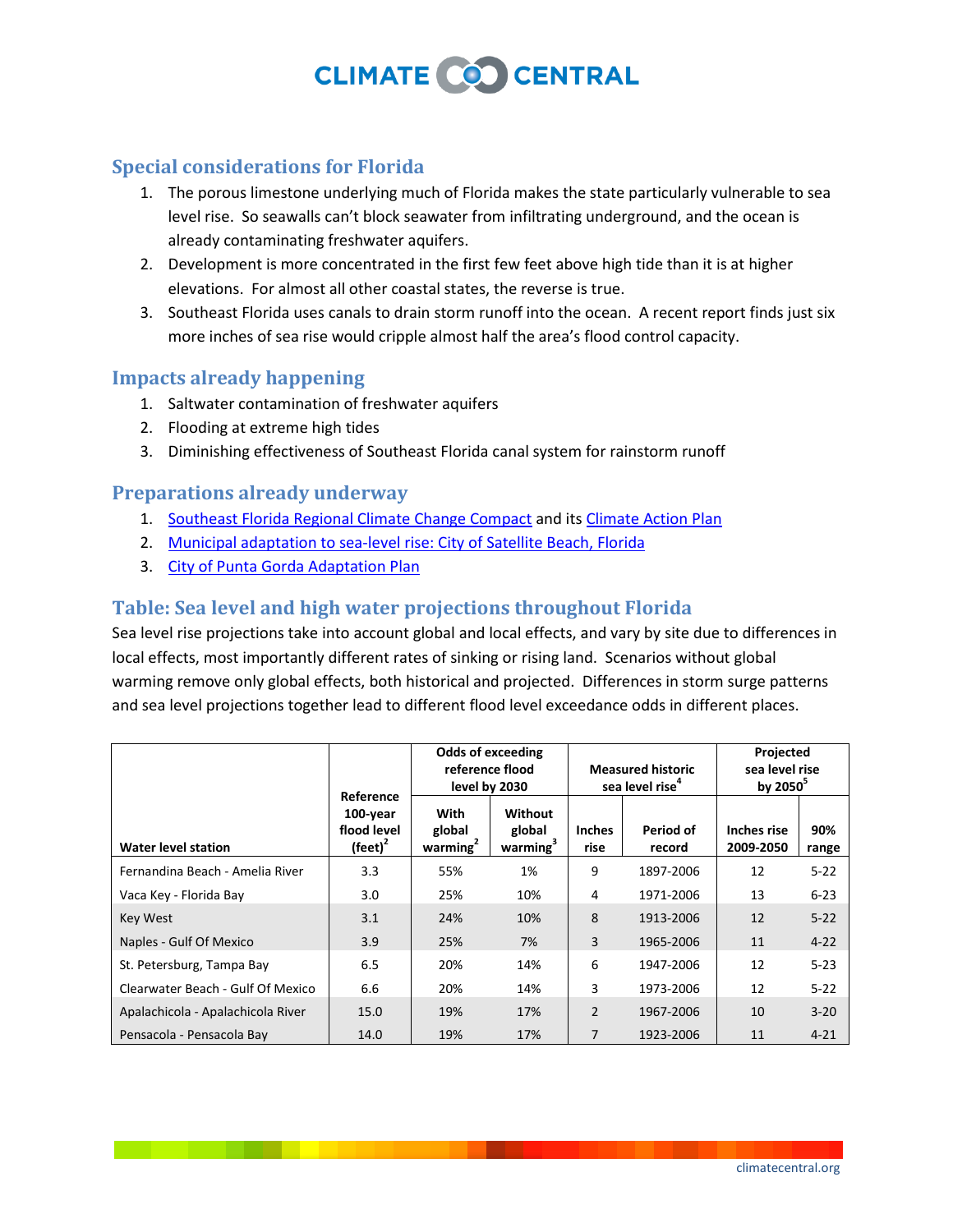# CLIMATE CO CENTRAL



Figure 1. Odds of reference 100-year floods<sup>2</sup> when factoring in sea level rise from global warming, versus when not. See Table for source data.



**Figure 2.** How Florida's population on low-lying land compares to other states.